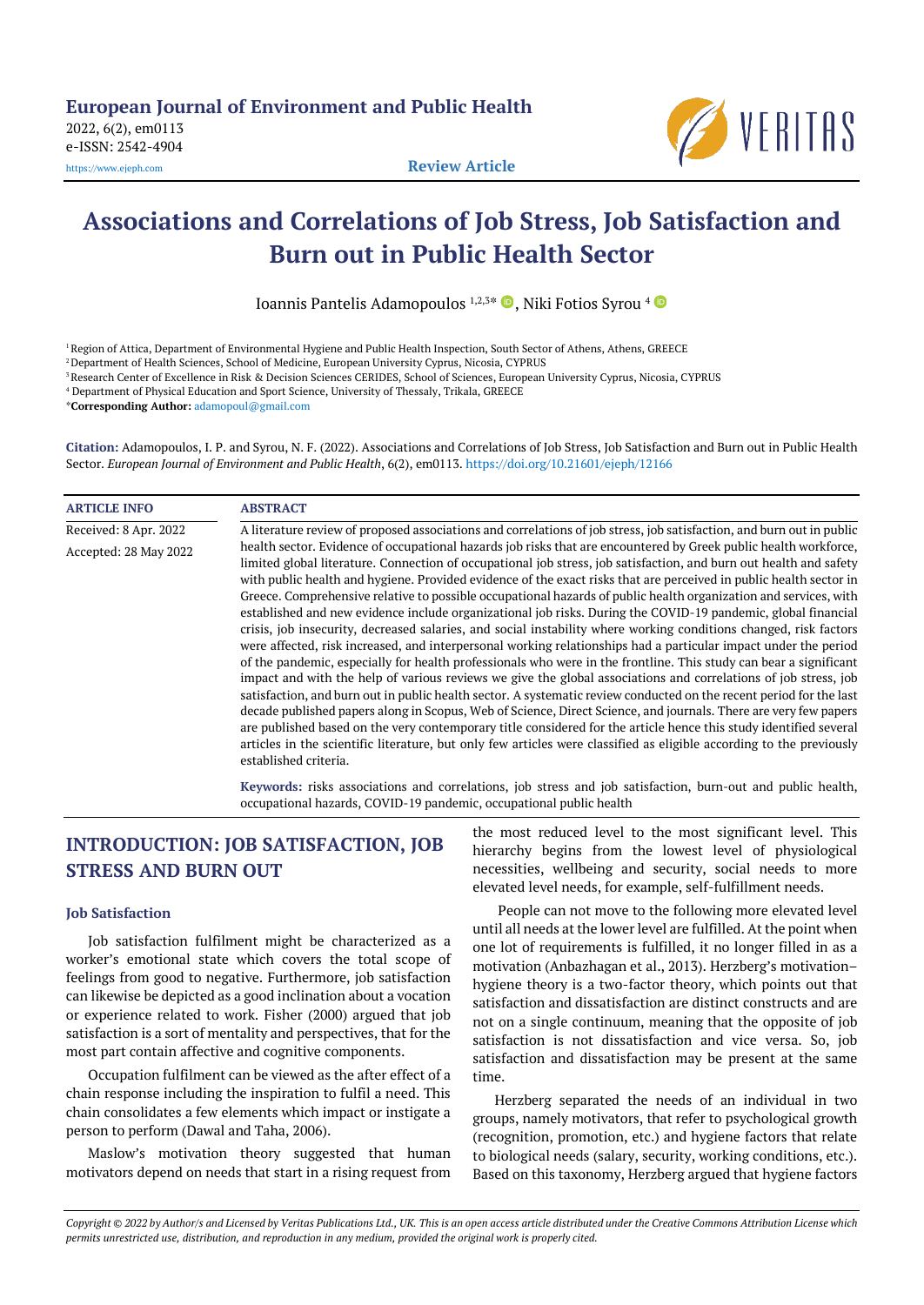relate to job dissatisfaction while to accomplish satisfaction, the motivators play a more important role (Hee et al., 2018).

#### **Job Satisfaction Concept**

Job satisfaction is one of the critical issues in organizational psychology, mainly because it is considered directly related to both the mental health of the workforce and the interest of companies to have high productivity. In many cases, stable, stable, and satisfied staff. Job satisfaction is often defined as an individual's emotional response to work but is usually measured as an assessment of job performance combined with either internal or external benchmarks, according to Spector (1997).

The term job satisfaction describes how satisfied a person is with their job. Fisher (2000) and Hulin and Judge (2003) argue that job satisfaction is a behavior and all behaviors are either emotions or judgments (Kidd, 2006). According to Spector (1997), job satisfaction indicates how people like or dislike their job. Job satisfaction includes three general areas:

- 1. The values that a person has or wants;
- 2. The perception that the operating company meets of these values; and
- 3. The relative importance of these values for the individual according to Locke (1970).

Satisfaction can be divided into two categories: intrinsic satisfaction and extrinsic satisfaction (Spector, 1997). Inner satisfaction refers to the nature of work tasks and people's feelings about the work they do. External satisfaction refers to other aspects of the job such as pay, benefits, promotion system, etc. The degree of job satisfaction is a critical element that organizations calculate. The most common way to measure is to use rating scales, where employees report their views on the job (Tietjen and Myers, 1998).

There are several factors that can affect the individual level of job satisfaction, such as the level of pay and other economic benefits, fairness in the promotion system, the quality of working conditions, leadership, and social relations between employees as well as characteristics of the specific job (variety of tasks, interests and opportunities, requirements, etc.) (Tietjen and Myers, 1998).

Job satisfaction as a concept is not synonymous with motivation, although these two concepts are closely related. Job planning should promote job satisfaction and performance in rotation, job enlargement, and enrichment. Other factors that affect job satisfaction are the way and form of management, employee participation, and creating and strengthening autonomous working groups (Arvey et al., 1989).

Hoppock's (1935)'s research is essential for measuring job satisfaction. Hoppock (1935) used scales in which the respondent was asked to answer whether he liked his job, choosing a statement from seven alternatives.

The alternatives that were given started from "I love her" and reached "I hate her." Other research conducted later used many questions and referred to many different aspects of the professions. The most common areas of job satisfaction found in the literature are, as follows (Aziri, 2011):

- 1. Satisfaction from the company and the management.
- 2. Satisfaction from superiors.
- 3. Satisfaction from colleagues.
- 4. Remuneration from the fee.
- 5. Satisfaction with working conditions.
- 6. Satisfaction with the object of work.
- 7. Satisfaction with promotion opportunities and status.

For a company, mainly for organizational reasons, it is essential to know which employees and in which sectors are satisfied with their work and which are not. They can learn this by providing questionnaires covering many areas of work and organization or by the open-ended question method, where subjects freely express their opinions (Aziri, 2011).

Although many studies have shown that job satisfaction consists of many sub-factors, recent research supports the fact that these factors are related to each other in such a way as to compose the overall factor of job satisfaction. For example, Arnolds and Boshoff (2003) has shown that employees who are satisfied in one area of their job tend to be in others.

#### **The Importance of Job Satisfaction**

Different approaches are depending on the focus on the employee or the company. First, the humanitarian approach, according to which all people deserve to be treated fairly and respectfully. In this sense, job satisfaction reflects to some extent the excellent treatment one has in the workplace. It can also be considered as a sign of emotional well-being or good mental health. Second, the utilitarian approach according to which job satisfaction can lead to behaviors that affect the operation of the whole business (Spector, 1997).

Spector (1997) states that there are two approaches to the study of job satisfaction: first, the global approach that treats job satisfaction as a unique, holistic approach to work, and second, the approach that focuses on its various aspects such as rewards (salaries and allowances), opportunities for promotion, workplace communication, safety, inspection, employers and co-workers, working conditions, and the nature of the work itself.

This second approach gives a complete picture of job satisfaction because it is possible for an employee to be dissatisfied with one aspect of his job; for example, he considers that he is not paid as he deserves but to be satisfied with another aspect, e.g., communication with colleagues and working conditions. Job satisfaction is, therefore, universal awareness of work related to various dimensions of work such as the nature of the work itself, pay, benefits, promotion system, working conditions, recognition, communication, personal development, security, co-workers, supervision, employer, company policies, and procedures; and reflects how people feel about work in general and their work in particular (Rice et al., 1991).

The study of job satisfaction is fascinating because it is related to organizational commitment, job performance, frequent turnover, absences, health and well-being, and life satisfaction (Spector, 1997). Employees with higher levels of job satisfaction find it more challenging to look for work elsewhere or leave their job. Employees who are dissatisfied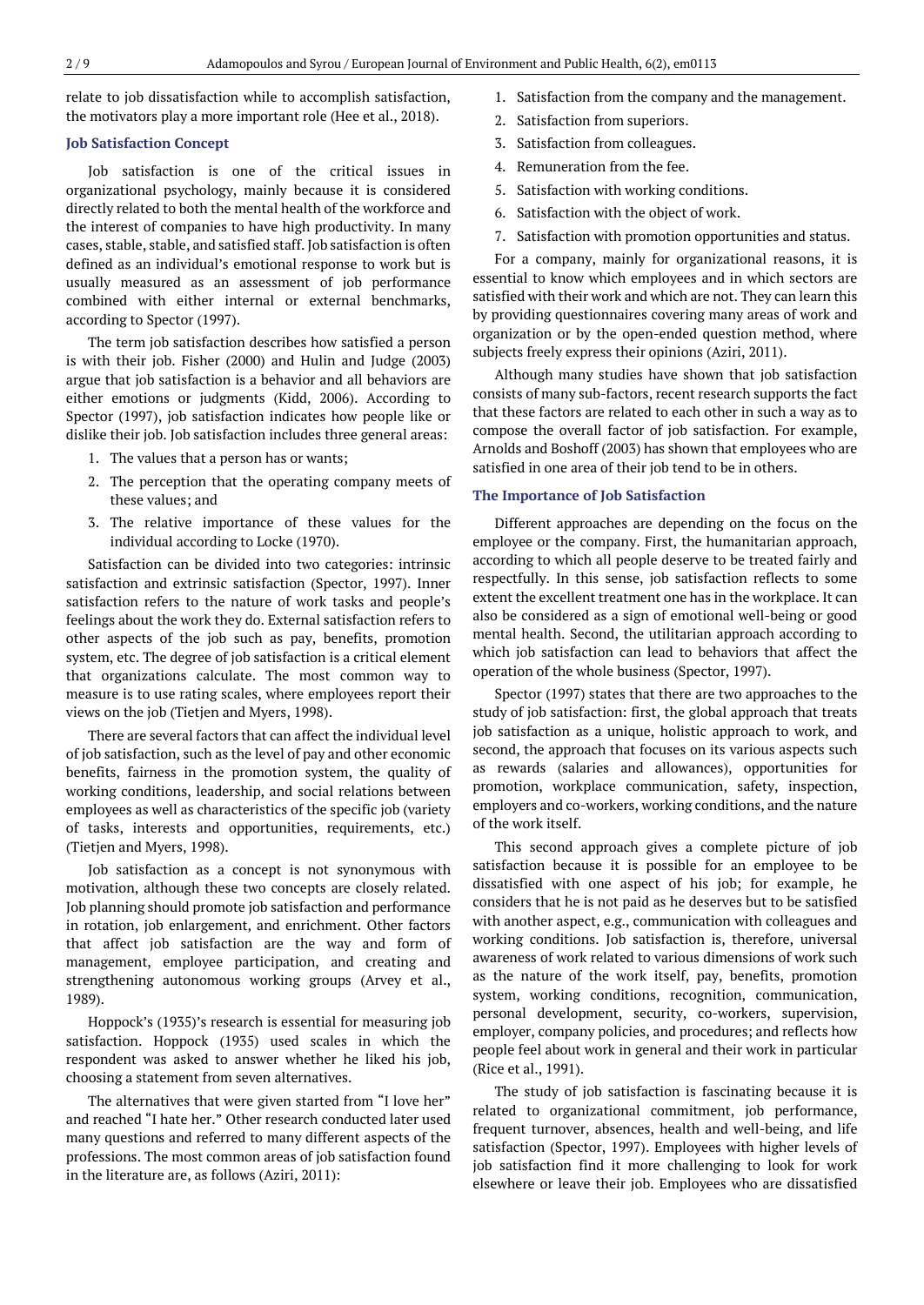with their current job are more likely to seek employment elsewhere.

#### **Factors That Affect Job Satisfaction**

What makes employees feel satisfied with their work? What pushes them to a confident attitude? Ali (2008) states that much research has been done on this subject, some of which are related to the environment (satisfaction) and satisfaction, others focus on personality (personality) that is, certain types of people have a tendency, predisposition to love or not their work and finally other research considers that there is an interaction between environment, personality, and job satisfaction.

#### **Environmental Factors**

The environmental factors that affect job satisfaction are job characteristics, pay, and justice in the workplace (Spector, 1997). Other factors that affect job satisfaction are

- 1. frustration and alienation,
- 2. technology,
- 3. meaningfulness,
- 4. supervision,
- 5. work and psychological well-being, and
- 6. role incongruence and role conflict.

Interpersonal relationships with co-workers and bosses and the boss's attitude play an important role in creating job satisfaction (Johns, 1996; Scarpello and Campbell, 1983).

The characteristics of the job refer to the content and nature of the job tasks. These characteristics, according to Hackman and Oldham (1976), are

- 1. the variety of skills required to perform a task,
- 2. the task identity, i.e., it matters if the employee does all the work,
- 3. the importance of the task (i.e., the influence that the employee has on his work to others),
- 4. the autonomy (i.e., the freedom that the employee has to do the job as he means correctly and finally, and
- 5. task feedback, i.e., the degree to which it is evident to employees that they are doing the job correctly.

The above five characteristics constitute the complexity of the work (scope).

High complexity leads to job satisfaction, while low complexity leads to dissatisfaction and boredom. Therefore, their theory is based on the assumption that employees are motivated by the internal satisfaction they receive while performing their job duties. The combination of the variety of skills, the task's identity, and the importance of the task lead to realizing the importance and value that the work has. Autonomy leads to responsibility, and feedback results in knowing the results to take corrective action if needed (Hackman and Oldham, 1976).

The theory of job characteristics says that employees will be more satisfied and motivated when they do a high complexity job, which interests them and is full of challenges. According to the theory of Hackman and Oldham (1976), five characteristics determine the potential magnitude of the transient power of work, i.e., the degree to which it can cause intrinsic motivation in the employee. Transient power is calculated from the following formula (Hackman and Oldham,  $1976$ 

Transient power=(Variety of skills+Project identity+Project significance/3)×Autonomy×Feedback.

The theory of job characteristics argues that people who prefer challenge and interest in their work will be happier and more motivated if they have complex tasks. Such people are likely to avoid elementary tasks and prefer administrative or other tasks that involve a greater degree of complexity, according to Spector (1997).

Much research has found that the broader the content of the work, the greater the satisfaction that employees derive from it. The content of a job refers to several individual dimensions that are determinants of job satisfaction. When work provides the employee with opportunities for growth, achievement, responsibility, autonomy, recognition, and feedback on production, it offers the challenges needed to meet his expectations and contribute to self-fulfillment and self-fulfillment (Johns, 1996).

It has also been found that there is a positive relationship between the ability of employees to have control over their skills and abilities and the ability to take initiatives, with job satisfaction, since under these conditions people experience their work as something important in which they have personal complication according to Spector (1997). Even promotion opportunities affect job satisfaction; it has been found that when these are sufficient, the professional satisfaction of employees increases, and this is because promotions contain some crucial indications for the selfesteem of a person so material (such as accompanying increase) as well as social in nature (such as in-company recognition and increased social prestige).

Finally, some other dimensions that have been found to have a research effect on satisfaction are working conditions (heat, noise, cleanliness, lighting), working hours and leisure time that the employee can provide, safety, integrity, and performance provides a job. Benefits include vacations, retirement entitlements, and other benefits, as reported by Johns (1996).

#### **Personal Factors**

Personal factors include both the personality and personal characteristics of the employee as well as his previous experiences and values. Job satisfaction is influenced by the experiences and emotions that people experience both in the workplace and their personal lives. Pleasant experiences and positive emotions create a positive attitude towards work, and if other conditions are met in the workplace, they can lead to job satisfaction. This means that even if one has an excellent job in salary, benefits, security, one may not have high job satisfaction.

In addition, two people doing the same job, or even the same person over time, may experience different levels of job satisfaction. Hoppock (1935) found a strong relationship between employees' emotional adjustment and the level of job satisfaction. Even demographic characteristics such as age, gender, level of education, position, marital status, years of service, working hours significantly affect job satisfaction. We,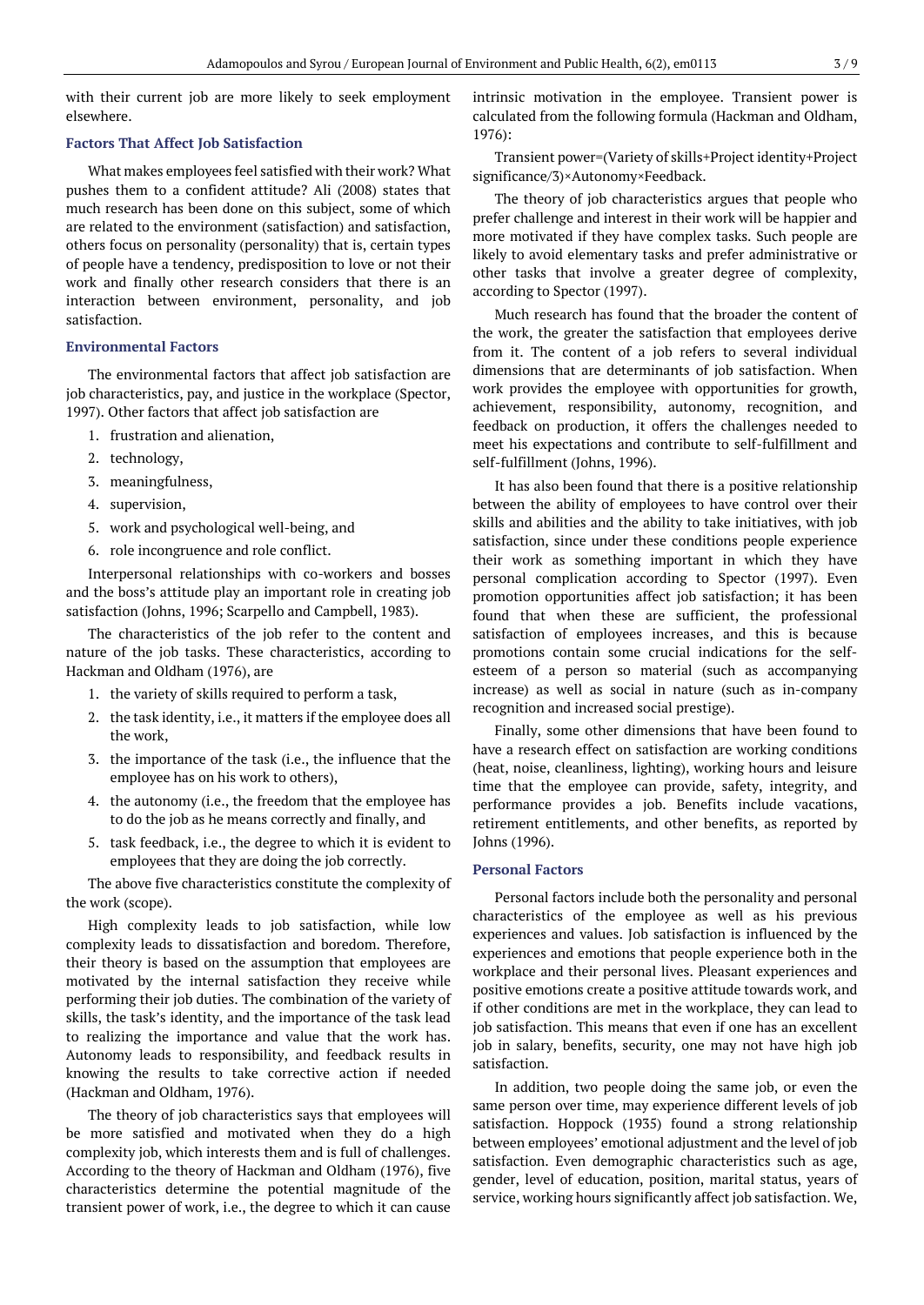therefore, find that job satisfaction is subjective and influenced by personal experiences and expectations.

Concerning the level of education, it has been found (according to the proponents of the theory of equality) that it affects professional satisfaction. If two people of different educational backgrounds hold the same job, with the same pay, the same responsibilities, the same duties, the more educated person is expected to be less professionally satisfied because he/she considers that he/she contributes much more to the same job of him and nevertheless he owes himself the same. Awareness of this inequality brings professional dissatisfaction. In addition, training has been found to harm job satisfaction as a high level of education creates higher expectations for the employee, who experiences dissatisfaction when performing routine tasks.

On the other hand, the mental level, which is related to education, does not seem to affect job satisfaction per se, while in combination with the type of work, it seems to be an essential factor of job satisfaction (Johns, 1996).

According to Spector (1997), the pay level is related to job satisfaction to a lesser extent. What matters is establishing a fair and transparent remuneration system and, more generally, a fair working environment for the system of promotions, remuneration, and rewards. Money is not an incentive; however, people need to know that the pay and promotion procedures are based on fair and equitable standards (Johns, 1996).

There are five types of people who exhibit different job satisfaction behaviors. These are

- 1. the neurotic, who generally has a negative character and because of this character it is possible to get involved in unpleasant situations and experience negative experiences in the workplace and therefore show reduced job satisfaction,
- 2. the extrovert who has a predisposition to experience positive emotions, has more friends and socializing and is, therefore, more likely to experience job satisfaction,
- 3. the "open" to experiences who tends to feel good and evil however this behavior–his attitude is not significantly related with job satisfaction,
- 4. the receptive one who has the greatest motivation to achieve interpersonal intimacy and thus leads to higher levels of well-being; however, job satisfaction is related not positively but to a lesser extent and
- 5. his conscientious or related satisfaction.

Conscientiousness is related to job satisfaction because it generally represents a tendency to participate-develop in work. This behavior leads to a greater likelihood that the conscientious will have good rewards such as salary, promotion, respect, self-fulfillment, recognition, etc.

#### **Employee Dissatisfaction Model from Their Work**

Rusbult and Farrell's (1985) general model of employee dissatisfaction with their work is used to assess employees' reactions-behaviors when their job satisfaction increases. There are four general categories of reactions: exit, voice, loyalty, and neglect described and explored. Data from the federal employee attitude survey, 1979 (cited in Daley, 1992) are used to assess the predictability of Rusbult and Farrell's (1985) model.

According to the model, high levels of job satisfaction and a higher degree of investment reinforce the tendency for "voice" and "faith" while strengthening the tendency for "retirement" and "negligence".

Also, higher quality work alternatives promote exit/voice behaviors/reactions by inhibiting the tendency for neglect behavior. The four categories of behaviors–reactions when employee satisfaction is reduced (dissatisfaction) are analyzed (Rusbult and Lowery, 1985).

- 1. **EXIT–**Behavior leaning towards leaving the organization, the employee is looking for another job, he is thinking of resigning.
- 2. **VOICE–**Dynamic behavior seeks to improve conditions, proposes improvements, discusses problems with employers, believes in the effectiveness and success of other colleagues' actions, complains, seeks help from another external organization, participates in union activities.
- 3. **LOYALTY–**Passive behavior waits for conditions to improve, agrees to public and private support from an external organization, supports the company in external criticism, trusts the company and its employees in "do the right thing," strengthens its prestige.
- 4. **NEGLECT–**Passive behavior lets conditions get worse, describes the behavior of chronic absence and delay, creates a negative attitude towards work, reduced effort, makes an increased error rate, and is lazy.

These four categories differ between the two directions: constructiveness/destructiveness and activity/passivity (Rusbult and Lowery, 1985).

Voice and loyalty behaviors refer to constructive behaviors–creative employees, who offer, maintain satisfactory working conditions, while exit and neglect behaviors are relatively more destructive. According to problem management, exit and voice behaviors are active (employees act on their work environment), and loyalty and neglect behaviors are more passive behaviors (Rusbult and Lowery, 1985).

The exit and voice categories are distinct, while the loyalty and neglect categories are indistinguishable. Although loyalty and neglect reactions are more passive behaviors, they are distinguished, as follows:

An employee's loyalty behavior passively avoids problems as he continues to do his work, promoting the company's goals despite his dissatisfaction with the work. In contrast to the behavior of an employee who belongs to the neglect category, where while trying passively to deal with a problem, it fails to advance the company's goals, it slows down the effort, and its absence and delay is noticeable (Rusbult and Lowery, 1985).

The categories exit, loyalty, neglect are more helpful in characterizing the behaviors of employees working in the private sector and are significant behavioral characteristics for implementation by employees in the public sector (Rusbult and Lowery, 1985).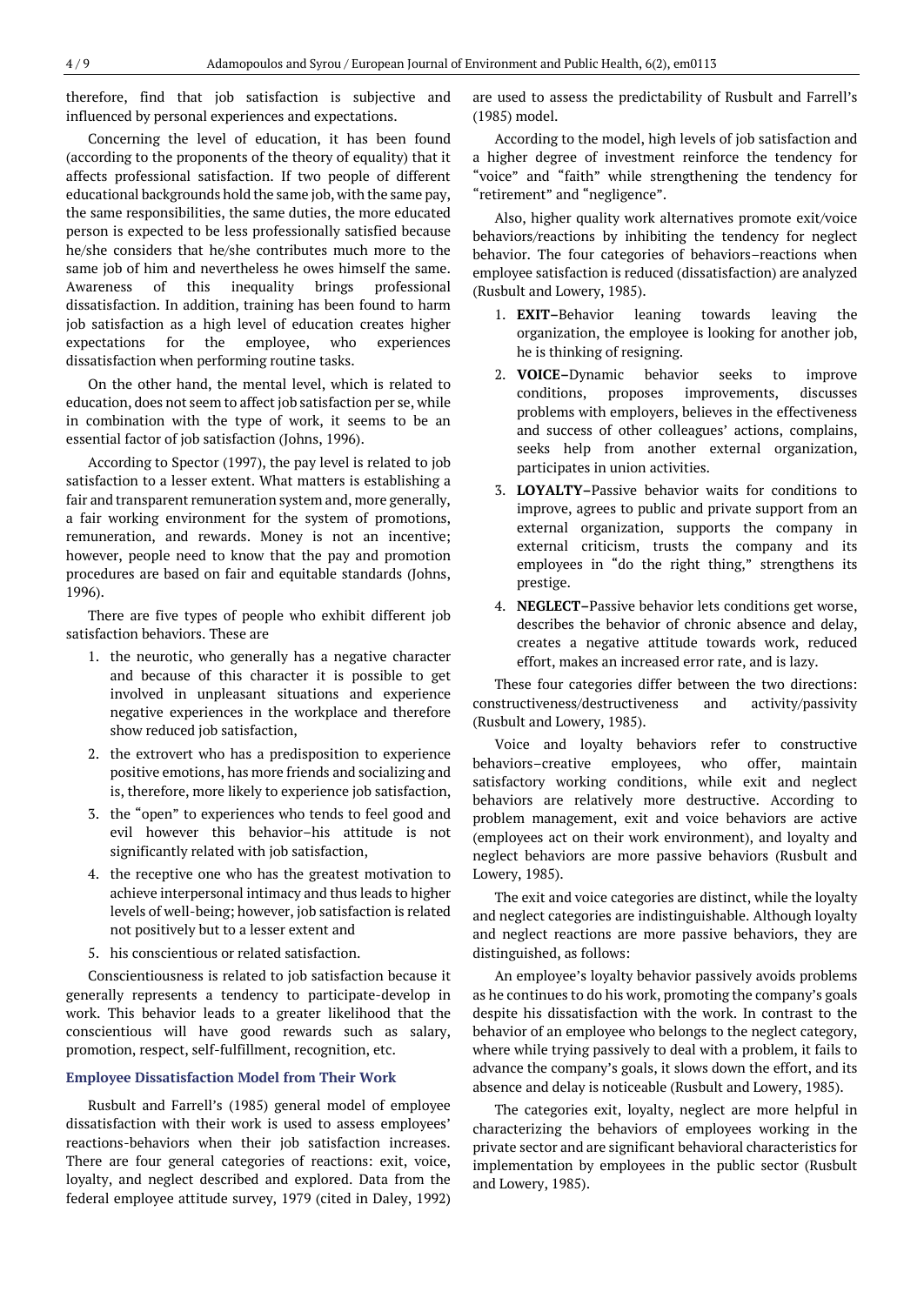## **RELATIONSHIP BETWEEN JOB SATISFACTION AND PERFORMANCE**

Job satisfaction must be linked to performance. After all, a happy employee is a productive employee. Although there is a general perception that satisfied employees are also performing better, the data simply do not support such a position (McCormick and Ilgen, 1985).

Many studies have highlighted the fact that the correlation between the above two variables is at least moderate. The size of the correlation between job performance and job satisfaction is surprisingly tiny. However, job satisfaction is very likely to lead to job performance, as it turns out that people who are happy with their job seem to be more motivated, work harder and perform much better. A more robust indication of this is that people who perform better enjoy their work more because of the wages often associated with good performance (Leung et al., 2000).

What is less clear is why satisfaction is not related to performance (Fisher, 2000). There is a view according to which work attitudes are not related to performance. Another position argues that satisfaction and performance are linked but under certain conditions (i.e., when performance is not limited and not controlled).

Herman (1973) notes that job satisfaction should be linked to performance (and any other behavior) only when other influences on behavior are absent (Kidd, 2006). Complex behaviors, such as those representing job performance, are often influenced by other factors without this, meaning that job satisfaction does not play a significant role in performance (McCormick and Ilgen, 1985).

As Vroom (1966) points out, the only reason employees often strive for better performance is to avoid being fired. One of the reasons for this low correlation may have to do with the performance measurements available in many surveys. Most surveys rely on performance assessments by supervisors, which are subject to many limitations.

Supervisors often make evaluation mistakes, especially when the evaluations are made for organizational purposes. This can lead to inaccuracies in the findings of performance appraisals, which in turn introduces other statistical errors. Satisfaction-performance relationships are stronger when more accurate performance metrics are used (Kidd, 2006).

Although it is clear that performance and satisfaction are linked, there are two conflicting interpretations. First of all, satisfaction. Can lead to performance. This means that people who like their job work harder and therefore perform better. Then, performance may lead to satisfaction as the people who perform best are the ones who benefit from that performance, and these benefits can enhance satisfaction. A person who performs well is more likely to receive recognition and pay, increasing job satisfaction. Satisfaction leads to the effort, which leads to performance, and finally, performance leads to rewards that lead to satisfaction (Kidd, 2006).

Prasanga and Gamage (2013) noted that the correlation between job satisfaction and job performance is higher in jobs where good performance is poor, while in jobs where this is not the case, it is shallow. Under these conditions, the employees who are paid receive remuneration, which leads to job satisfaction. Based on their predictions, Jacobs and Solomon (2003) found that performance at work and job satisfaction were more correlated when organizations used to pay due to good performance (Leung et al., 2000).

Caldwell and O'Reilly (1990) provided compelling evidence that job performance can lead to job satisfaction. They showed that an employee's response to job requirements is another element of job satisfaction. At this point, it is also worth noting that people who can do their job correctly and perform satisfactorily tend to score higher job satisfaction.

Vroom (1966) argues that those involved in human relations believe that job satisfaction and performance are positively correlated. The author cited 20 studies investigating the relationship between job satisfaction and performance, and the results were contradictory. The results from the 20 studies ranged from r=.86 to r=-.31.

In a recent literature review, Judge et al. (2001) provided the most comprehensive literature review to date. Review the literature on the relationship between job satisfaction and performance to evaluate the literature and identify potential gaps and weaknesses in previous studies. This analysis included 312 samples. The results of this analysis made it possible to categorize the studies into seven models. Describing the suggested relationships between job satisfaction and performance, Judge et al. (2001) reported that the first six models' findings yielded contradictory and contradictory results.

In an earlier meta-analysis by Iaffaldano and Muchinsky (1985), the results showed that the correlation between job satisfaction and job performance was relatively low  $(r=17)$ . The findings made by Judge et al. (2001) argued that Iaffaldano and Muchinsky (1985) argue that empirical documentation of the relationship between job satisfaction and performance does not support the general notion that logically and intuitively we believe that there is a correlation between job satisfaction and performance (Kidd, 2006).

Judge et al. (2001) found the real correlation, which is slightly higher than Iaffaldano and Muchinsky (1985) r=.30. Each of the seven categorization models presented by Judge et al. (2001) demonstrate different results. The first three models illustrate the causal relationship between job satisfaction and performance.

Model 1 states that job satisfaction is the cause of job performance, while model 2 suggests the opposite. Model 3 illustrates the interrelationship between the two variables. Models 4 and 5 demonstrate the influence and relationship from external variables. Model 6 does not show any relationship between the variables. Model 7 incorporates the "affect" variable. This model illustrates the potential relationship between job satisfactions, affect, and job performance (Kidd, 2006).

In the meta-analysis made by Judge et al. (2001), the relationship that prevailed most was between job satisfaction and job performance. As mentioned, the relationship between these two variables is weak. Job satisfaction seems to have a stronger relationship with other variables such as company performance.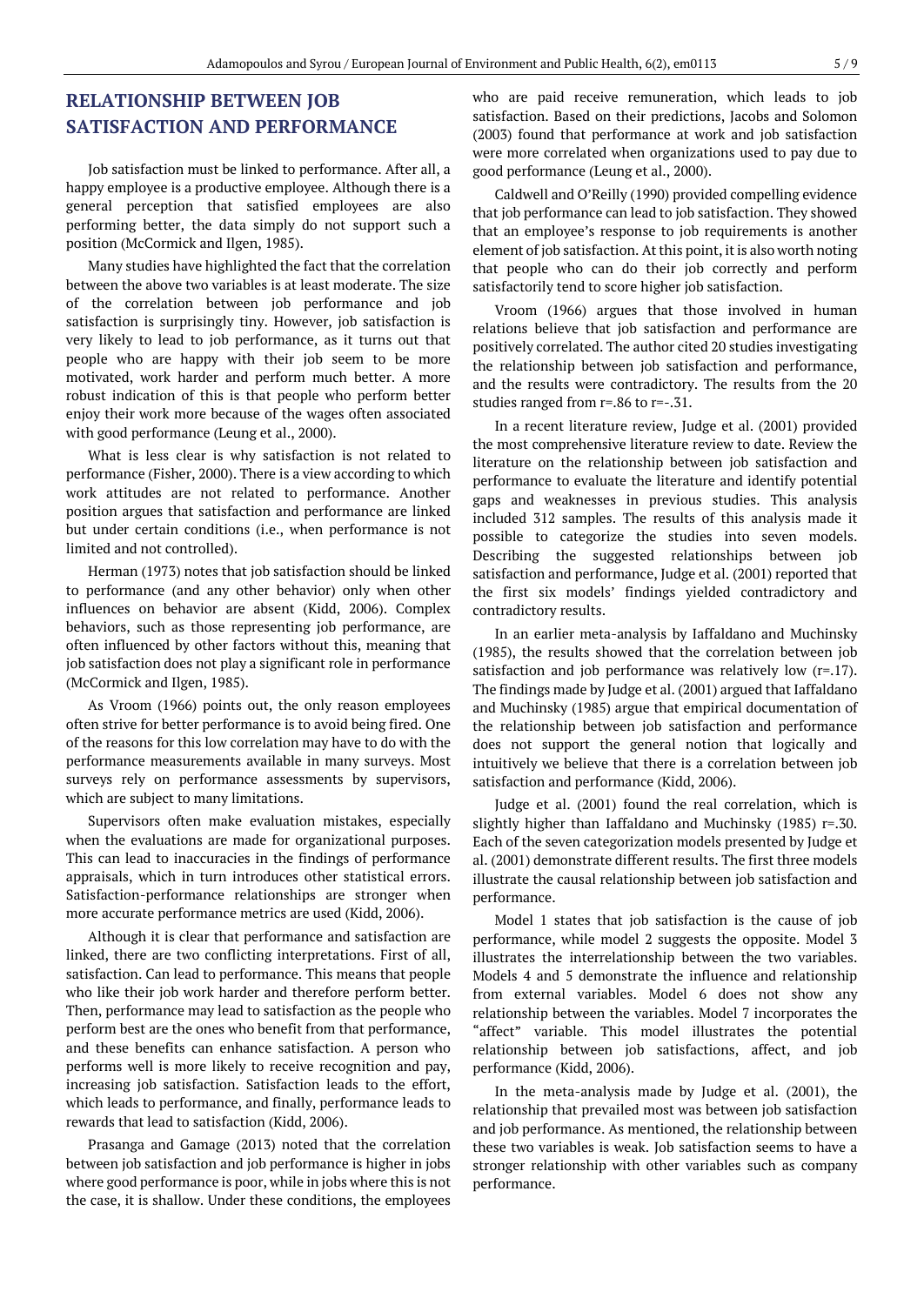### **STRESS**

Stress is a complex term to define, both because of its subjectivity and its complexity. This is evidenced by the fact that it has been studied by several different fields of science (medicine, sociology, business administration, and psychology), which have proposed their methodologies and models (Le Fevre et al., 2003).

The first observation of stress and its effects comes from the medical industry, where in the late 1980s, it was observed that patients at the beginning of their illness all had the same specific symptoms (Fink, 2016).

Stress, therefore, was defined as an indefinite bodily reaction to any requirement (Fink, 2016). In this early analysis of stress, three sub-stages were identified, based on Selye's (1956) "general adjustment syndrome". In the first stage, that of the alarm response (alarm), the body responds to stressors with the first signs of bodily changes and activated defense processes. In the second stage, if the stressor does not disappear and the body begins to adapt, the phase of stress resistance is activated. The third stage of burn out occurs after prolonged exposure to stressors and can even result in death (Ivancevich and Matteson, 1980).

Apart from the medical point of view, stress has also been defined from the behavioral point of view as an adaptive reaction, which is regulated by the individual and is the result of every action, situation, or event, which places unique demands on a person, and which is perceived. A disproportion between the requirements and its ability to meet those requirements (Anbazhagan et al., 2013). Therefore, stress can lead to psychological, physical, and behavioral reactions, leading to severe or even less severe health problems.

#### **Theories of Job Stress**

From the beginning, stress has been recognized as a phenomenon related to individual perception, as stress stems from the individual's perception that he cannot fulfill the requirements assigned to him (Lazarus, 1966; Mackay et al., 1978). Researchers such as Lazarus and Lazarus (1991) specifically argue that there is a direct correlation between emotions and stress, both of which are not influenced by external factors but by the individual's relationship with the external environment, which changes under different conditions. This also explains the differences in the reaction that a person may have to a situation and the objective reality of the event.

Freudian analysis of stress includes it as a threat to the ego and is the source of nervousness. The analysis of Lazarus and Lazarus (1991) is essentially based on Freud's analysis of the demands made by the superego and the rupture (imaginary or real) with the parents (or internalized values). In any case, we have to differentiate between moral (superego requirements) or neurotic stress and the stress of reality, which has to do with how the person perceives reality.

Lazarus and Lazarus' (1991) theory on stress assessment and management sets two levels of stress assessment: primary and secondary assessment (Lazarus and Folkman, 1984). So the stress stems from the assessment that the person makes under specific environmental requirements, which he considers threatening his resources and consequently his "well-being." Primary assessment refers to the individual's assessment of the situation and the personal importance it attaches to it.

The secondary evaluation focuses on the individual's measures and the resources he needs to consume (Dewe et al., 2012). The treatment starts from the evaluation phase and concerns the efforts made by the person to deal with the stress. Lazarus and Folkman (1984) distinguish between two approaches, either by focusing on the emotion or focusing on the problem.

## **JOB SATISFACTION AND STRESS**

The study of the relationship between work stress and satisfaction has attracted the attention of researchers in recent years, as there seems to be a significant correlation between these two concepts (Ismail et al., 2015). A study by Rahman and Sen (1987) shows that less satisfied employees experience more stress and describe their work worse than more satisfied employees. It is also observed that delighted employees are more efficient and have better health than dissatisfied employees (Adamopoulos et al., 2022).

In its research, the International Labor Organization showed that the relationship between job satisfaction and stress is curvilinear. Job satisfaction is more significant when stress levels are ideal than when they motivate the person. At both ends of the curve, there is a difference between work on the one hand and dissatisfaction on the other (Fraser, 1983).

In terms of the relationship between job satisfaction and stress, we can say that high levels of stress are typically associated with low satisfaction levels. Everyday stressors that negatively affect job satisfaction are low wages, high retirement rates, inadequate training, and lack of equipment (Byrd et al., 2000; Simmons et al., 1997).

## **BURN OUT AND JOB SATISFACTION**

Shanafelt et al. (2015) studied the changes that occur in satisfaction and burn out levels as a result of the balance between the professional and personal life of health professionals. In this context, satisfaction and exhaustion results are compared to identify discrepancies that were created in the specific results from 2011 to 2014. The research sample consists of general practitioners employed in the USA, and its size is 6,880 people. The analysis showed that in 2014 there was a higher incidence of at least one symptom of burn out compared to 2011. Physicians' satisfaction with the balance between personal and professional life decreased statistically significantly from 2011 to 2014. After examining the effect of gender, age, and working hours, they concluded that despite the effects of demographic characteristics, physicians firstly remain at high risk of burn out and secondly are less satisfied with the balance between personal and professional life (Shanafelt et al., 2015).

Ntantana et al. (2017), in their study to evaluate the relationship between burn out and satisfaction in people working in intensive care units, taking into account for this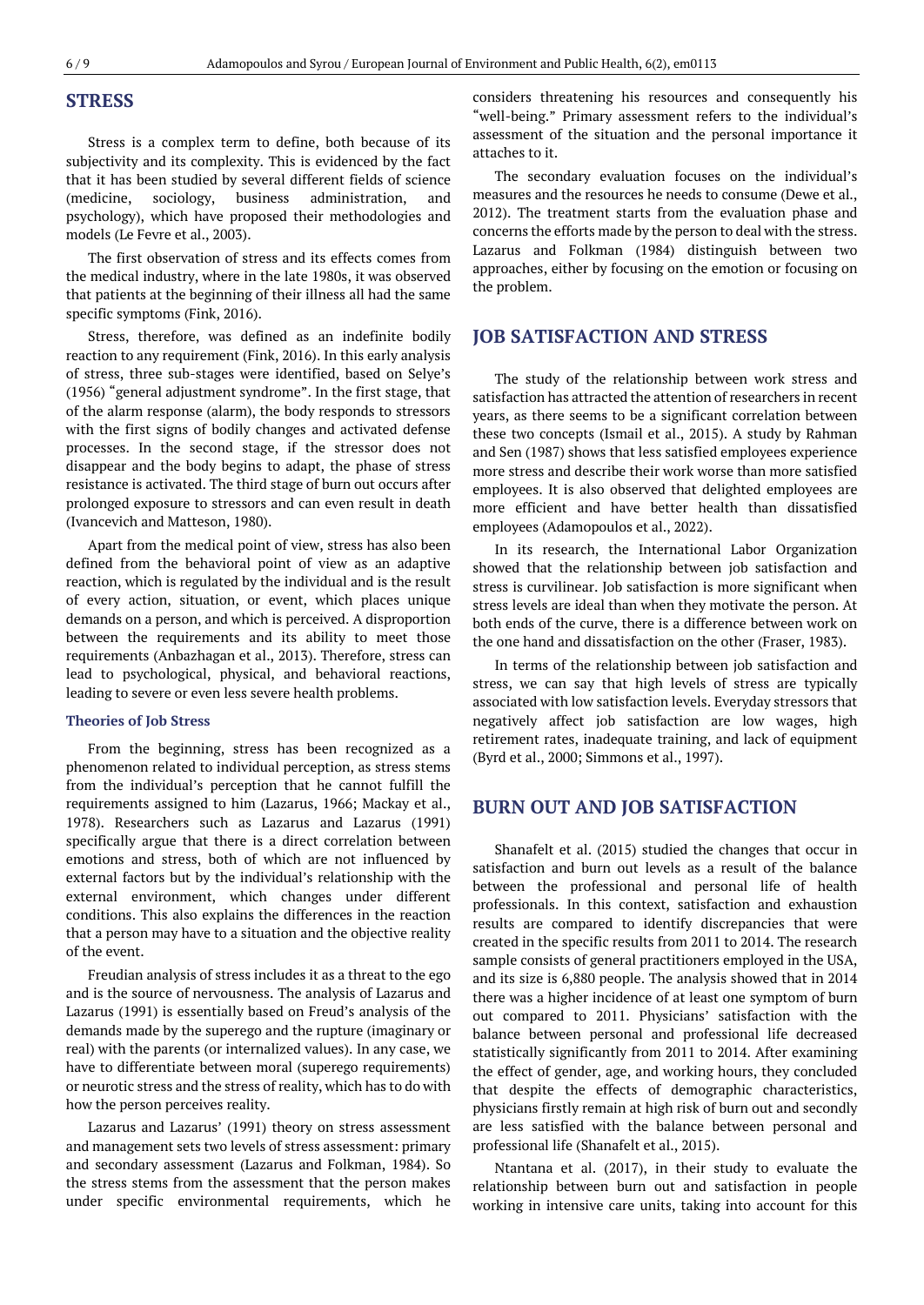analysis the personal and religious characteristics of employees. The research was carried out in 18 ICU departments in Greece, while the sample consists of 149 ICU doctors and 320 ICU nurses who work full time. The results showed that 32.8% of employees suffered from burn out syndrome, while burn out levels were higher in nurses than physicians, and this result was statistically significant at a 99% confidence level. In addition, multiple regression results showed that job satisfaction has a statistically significant effect on employee burn out levels (Ntantana et al., 2017).

In their research, Jiang et al. (2017) evaluated the relationship between job satisfaction, burn out, and intention to stay in the workplace for nurses working in emergency departments in Shanghai. The research sample consists of 976 nurses working in 30 Shanghai hospitals. The research results show that 75% of the nurses in the sample are very satisfied or satisfied with their work, while at the same time, high levels of burn out are recorded. 22.5% of nurses express an intention to leave the profession. Nurses' intention to leave is statistically significantly related to satisfaction and burn out (Jiang et al., 2017).

Adarkwah and Hirsch (2020) evaluated the interaction of burn out and satisfaction in nursing staff working in endoscopy departments in Germany. The survey sample consists of 674 employees, of which 85.9% were women. The research results showed that professional development, remuneration, supervision, and general job satisfaction are factors that statistically significantly affect burn out. In particular, the specific factors lower the levels of emotional exhaustion, depersonalization, and empathy.

At the same time, the improvement of the specific factors leads to higher levels of personal integration. Therefore, enhancing the job satisfaction of health professionals helps to reduce their burn out. Clark and Lake (2020) studied the relationship between burn out and job dissatisfaction in nurses working in obstetric clinics. It became apparent that 25% of nurses show symptoms of burn out while 20% of nurses' report burn out. In addition, job dissatisfaction and burn out are positively related and can be reduced through improved work environments.

In their research, Sarabi et al. (2020) evaluated the link between burn out syndrome, job satisfaction, and other related factors in health professionals working in rural areas in Southeastern Iran. The research sample consists of 225 health professionals who have at least five years of work experience. The data show that both burn out and job satisfaction levels are moderate in these rural areas of Iran. In addition, at a 99% confidence level, the results showed that emotional exhaustion has a statistically significant effect on overall job satisfaction levels, and therefore, the higher the levels of emotional exhaustion, the lower the job satisfaction of health professionals.

## **CONCLUSION**

The purpose of this study was to investigate the extent and severity of job risks experienced by public health workforce sector and their relationship to emotional exhaustion, burn out, job stress, and job satisfaction. A literature review

research study was designed, and was distributed to public health sector, including demographics and instruments to measure job risks, burn out, job satisfaction and job stress. This study has identified the frequency, severity, and average impact of several burn out, job satisfaction and job stress risks for public health workforce. According to previous literature review, especially for psychosocial and organizational risk categories was found to be associated with burn out and job satisfaction. Moreover, perceived job risks stress, burn out and job satisfaction levels were affected by demographics and more specifically the workplace environment (urban vs rural).

**Author contributions:** All co-authors have involved in all stages of this study while preparing the final version. They all agree with the results and conclusions.

**Funding:** No external funding is received for this article.

**Acknowledgements:** The authors would like to thank to European University of Cyprus and especially School of Science, Department of Health Science, School of Medicine, and the CERIDES Research Center.

**Declaration of interest:** The authors declare that they have no competing interests.

**Ethics approval and consent to participate:** Not applicable.

**Availability of data and materials:** All data generated or analyzed during this study are available for sharing when appropriate request is directed to corresponding author.

## **REFERENCES**

- Adarkwah, C. C. and Hirsch, O. (2020). The association of work satisfaction and burnout risk in endoscopy nursing staff— A cross-sectional study using canonical correlation analysis. *International Journal of Environmental Research and Public Health*, 17(8), 2964.
- Adamopoulos, I., Lamnisos, D., Syrou, N. and Boustras, G. (2022). Public health and work safety pilot study: Inspection of job risks, burn out syndrome and job satisfaction of public health inspectors in Greece. *Safety Science*, 147, 105592. [https://doi.org/10.1016/j.ssci.2021.](https://doi.org/10.1016/j.ssci.2021.105592) [105592](https://doi.org/10.1016/j.ssci.2021.105592)
- Ali, N. (2008). Factors affecting overall job satisfaction and turnover intention. *Journal of Managerial Sciences*, 2(2), 239-252.
- Anbazhagan, A., Rajan, L. S. and Ravichandran, A. (2013). Work stress of hotel industry employees in Puducherry. *Asia-Pacific Journal of Business Administration*, 2(2013), 2319-2836.
- Arnolds, C. A. and Boshoff, C. (2003). The influence of McClelland's need satisfaction theory on employee job performance: A causal study. *Journal of African Business*, 4(3), 55-81.
- Arvey, R. D., Bouchard, T. J., Segal, N. L. and Abraham, L. M. (1989). Job satisfaction: Environmental and genetic components. *Journal of Applied Psychology*, 74(2), 187-199.
- Aziri, B. (2011). Job satisfaction: A literature review. *Management Research & Practice*, 3(4), 77-86.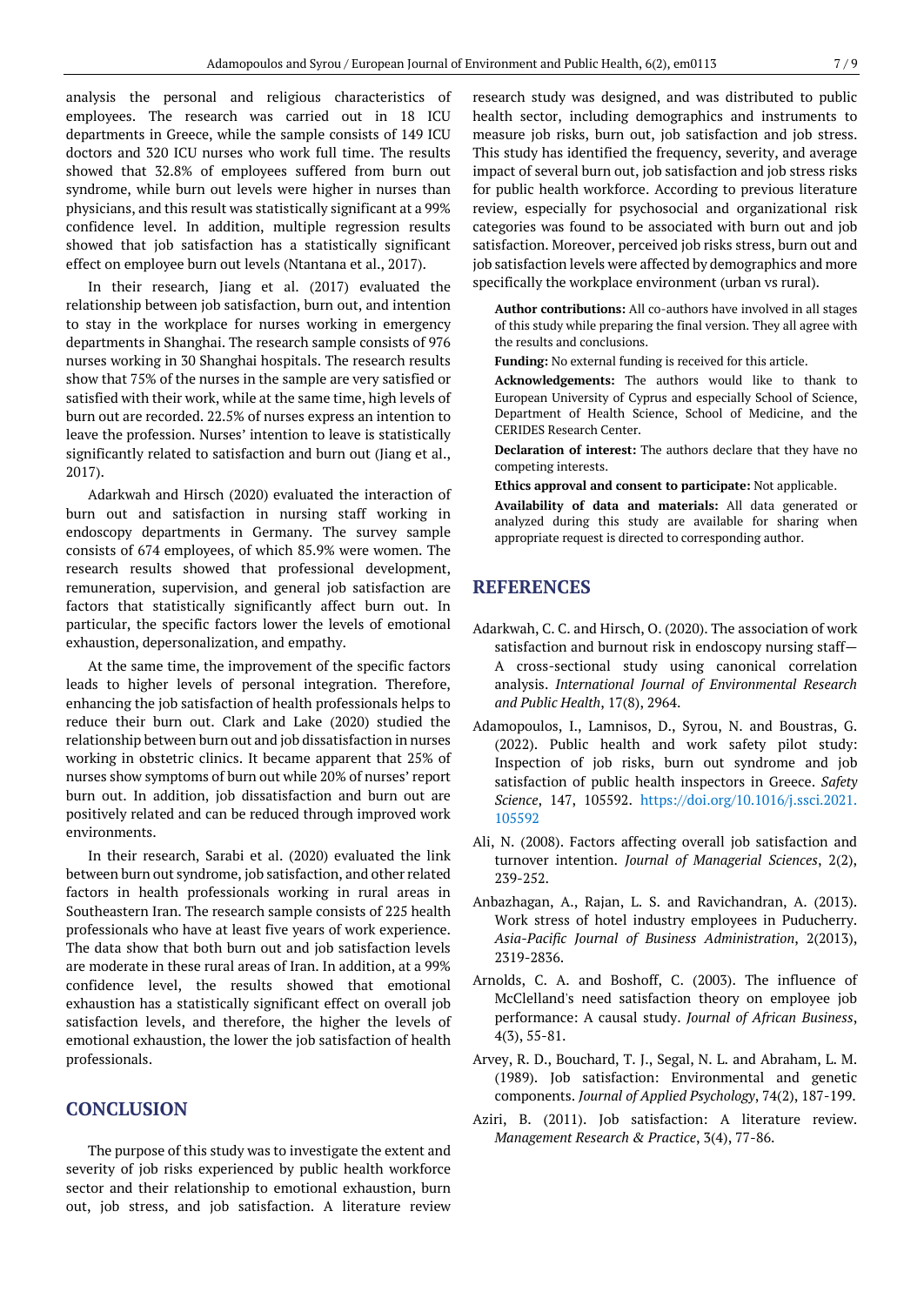- Byrd, T. G., Cochran, J. K., Silverman, I. J. and Blount, W. R. (2000). Behind bars: An assessment of the effects of job satisfaction, job related stress and anxiety on jail employees' inclination to quit. *Journal of Crime and Justice*, 23(234), 69-93. [https://doi.org/10.1080/0735648X.2000.](https://doi.org/10.1080/0735648X.2000.9721123) [9721123](https://doi.org/10.1080/0735648X.2000.9721123)
- Caldwell, D. F. and O'Reilly III, C. A. (1990). Measuring personjob fit with a profile-comparison process. *Journal of Applied Psychology*, 75(6), 648-652.
- Clark, R. R. S. and Lake, E. (2020). Burnout, job dissatisfaction and missed care among maternity nurses. *Journal of Nursing Management*, 28(8), 2001-2006. [https://doi.org/10.](https://doi.org/10.1111/jonm.13037) [1111/jonm.13037](https://doi.org/10.1111/jonm.13037)
- Daley, D. M. (1992). When bureaucrats get the blues: A replication and extension of the Rusbult and Lowery analysis of federal employee responses to job dissatisfaction. *Journal of Public Administration Research and Theory*, 2(3), 233-246.
- Dewe, P. J., O'Driscoll, M. P. and Cooper, C. L. (2012). Theories of psychological stress at work. In R. Gatchel and I. Schultz (Eds.), *Handbook of occupational health and wellness* (pp. 23-38). Boston, MA, USA: Springer. [https://doi.org/10.](https://doi.org/10.1007/978-1-4614-4839-6_2) [1007/978-1-4614-4839-6\\_2](https://doi.org/10.1007/978-1-4614-4839-6_2)
- Fink, G. (2016). Stress, definitions, mechanisms, and effects outlined: Lessons from anxiety. In G. Fink (Ed.), *Stress: Concepts, cognition, emotion, and behavior* (pp. 3-11). Academic Press. [https://doi.org/10.1016/B978-0-12-](https://doi.org/10.1016/B978-0-12-800951-2.00001-7) [800951-2.00001-7](https://doi.org/10.1016/B978-0-12-800951-2.00001-7)
- Fisher, C. D. (2000). Mood and emotions while working: Missing pieces of job satisfaction? *Journal of Organizational Behavior: The International Journal of Industrial, Occupational and Organizational Psychology and Behavior*, 21(2), 185-202.
- Fraser, T. M. (1983). *Human stress, work and job satisfaction*. International Labor Organization Geneva.
- Hackman, J. R. and Oldham, G. R. (1976). Motivation through the design of work: Test of a theory. *Organizational Behavior and Human Performance*, 16(2), 250-279.
- Herman, J. B. (1973). Are situational contingencies limiting job attitude—job performance relationships? *Organizational Behavior and Human Performance*, 10(2), 208-224.
- Hoppock, R. (1935). *Job satisfaction*. Harper.
- Hulin, C. L. and Judge, T. A. (2003). Job attitudes. *Handbook of Psychology*, 255-276.
- Iaffaldano, M. T. and Muchinsky, P. M. (1985). Job satisfaction and job performance: A meta-analysis. *Psychological Bulletin*, 97(2), 251-264.
- Ismail, A., Ghani, A. B. A., Subhan, M., Joarder, M. H. R. and Ridzuan, A. A. (2015). The relationship between stress and job satisfaction: An evidence from Malaysian peacekeeping mission. *Mediterranean Journal of Social Sciences*, 6(4), 647- 655. <https://doi.org/10.5901/mjss.2015.v6n4s3p647>
- Ivancevich, J. M. and Matteson, M. T. (1980). *Stress and work: A managerial perspective*. Pearson Scott Foresman.
- Jacobs, K. and Solomon, A. (2003). *Management skills for the occupational therapy assistant.* Slack Incorporated.
- Jiang, H., Ma, L., Gao, C., Li, T., Huang, L. and Huang, W. (2017). Satisfaction, burnout and intention to stay of emergency nurses in Shanghai. *Emergency Medicine Journal*, 34(7), 448-453. [https://doi.org/10.1136/emermed-](https://doi.org/10.1136/emermed-2016-205886)[2016-205886](https://doi.org/10.1136/emermed-2016-205886)
- Johns, J. L. (1996). A concept analysis of trust. *Journal of Advanced Nursing*, 24(1), 76-83.
- Judge, T. A., Thoresen, C. J., Bono, J. E. and Patton, G. K. (2001). The job satisfaction–job performance relationship: A qualitative and quantitative review. *Psychological Bulletin,* 127(3), 376-407. [https://doi.org/10.1037/0033-](https://doi.org/10.1037/0033-2909.127.3.376) [2909.127.3.376](https://doi.org/10.1037/0033-2909.127.3.376)
- Kidd, C. A. (2006). *An exploration of the impact of employee job satisfaction, affect, and performance on organizational financial performance in the health care industry* (Doctoral Dissertation). University of Louisville.
- Lazarus, R. S. (1966). *Psychological stress and the coping process*. New York: McGraw-Hill.
- Lazarus, R. S. and Folkman, S. (1984). *Stress, appraisal, and coping*. Springer Publishing Company.
- Lazarus, R. S. and Lazarus, R. S. (1991). *Emotion and adaptation*. Oxford University Press.
- Le Fevre, M., Matheny, J. and Kolt, G. S. (2003). Eustress, distress, and interpretation in occupational stress. *Journal of Managerial Psychology*, 18(7), 726-744. <https://doi.org/10.1108/02683940310502412>
- Leung, T. W., Siu, O. L. and Spector, P. E. (2000). Faculty stressors, job satisfaction, and psychological distress among university teachers in Hong Kong: The role of locus of control. *International Journal of Stress Management*, 7(2), 121-138.
- Locke, E. A. (1970). Job satisfaction and job performance: A theoretical analysis. *Organizational Behavior and Human Performance*, 5(5), 484-500.
- Mackay, C., Cox, T., Burrows, G. and Lazzerini, T. (1978). An inventory for the measurement of self-reported stress and arousal. *British Journal of Social and Clinical Psychology*, 17(3), 283-284. [https://doi.org/10.1111/j.2044-8260.1978.](https://doi.org/10.1111/j.2044-8260.1978.tb00280.x) [tb00280.x](https://doi.org/10.1111/j.2044-8260.1978.tb00280.x)
- McCormick, E. J. and Ilgen, D. R. (1985). *Industrial and organizational psychology*. Prentice-Hall.
- Ntantana, A., Matamis, D., Savvidou, S., Giannakou, M., Gouva, M., Nakos, G. and Koulouras, V. (2017). Burnout and job satisfaction of intensive care personnel and the relationship with personality and religious traits: An observational, multicenter, cross-sectional study. *Intensive and Critical Care Nursing*, 41, 11-17. [https://doi.org/10.](https://doi.org/10.1016/j.iccn.2017.02.009) [1016/j.iccn.2017.02.009](https://doi.org/10.1016/j.iccn.2017.02.009)
- Prasanga, A. P. and Gamage, A. (2013). Job satisfaction and job performance of the sailors in rapid action boat squadron of Sri Lanka navy. *Sri Lankan Journal of Human Resource Management*, 3(1), 337-344.
- Rahman, M. and Sen, A. K. (1987). Effect of job satisfaction on stress, performance and health in self-paced repetitive work. *International Archives of Occupational and Environmental Health,* 59, 115–121. <https://doi.org/10.1007/BF00378489>